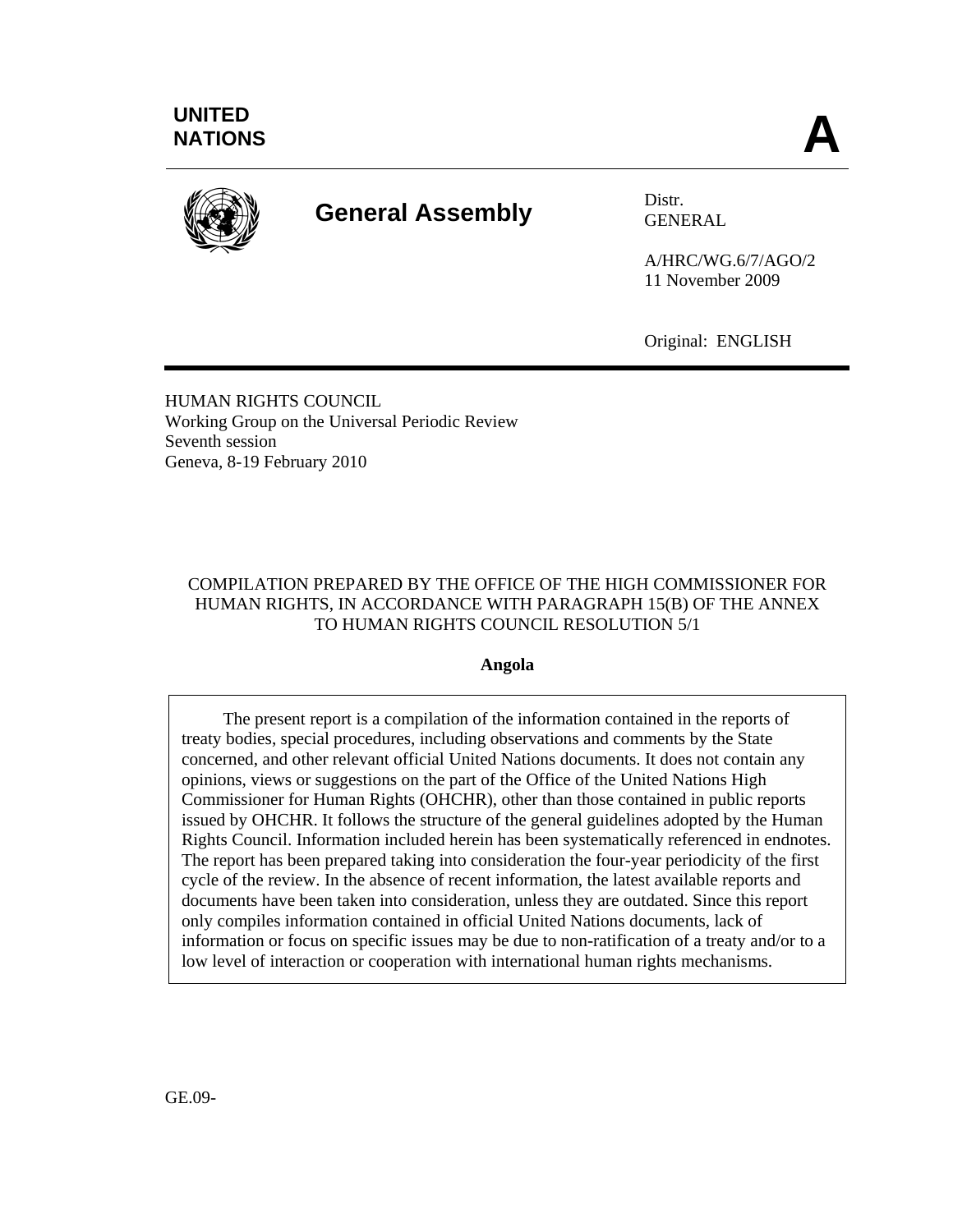# **I. BACKGROUND AND FRAMEWORK**

#### **A. Scope of international obligations**<sup>1</sup>

| Core universal human<br>rights treaties <sup>2</sup> | Date of ratification,<br>accession or succession | <b>Declarations</b><br>/reservations          | Recognition of specific competences of<br><i>treaty bodies</i>                                               |
|------------------------------------------------------|--------------------------------------------------|-----------------------------------------------|--------------------------------------------------------------------------------------------------------------|
| <b>ICESCR</b>                                        | 10 Jan 1992                                      | None                                          |                                                                                                              |
| <b>ICCPR</b>                                         | 10 Jan 1992                                      | None                                          | Inter-State complaints (art. 41):No                                                                          |
| <b>ICCPR-OP1</b>                                     | 10 Jan 1992                                      | None                                          |                                                                                                              |
| <b>CEDAW</b>                                         | 17 Sept 1986                                     | None                                          |                                                                                                              |
| <b>OP-CEDAW</b>                                      | 1 Nov 2007                                       | None                                          | Inquiry procedure (arts. 8 and 9): Yes                                                                       |
| <b>CRC</b>                                           | 5 Dec 1990                                       | None                                          |                                                                                                              |
| OP-CRC-AC                                            | 11 Oct 2007                                      | Binding declaration<br>under art. 3: 18 years |                                                                                                              |
| OP-CRC-SC                                            | 24 Mar 2005                                      | None                                          |                                                                                                              |
| CRPD, OP-CRPD and CED.                               |                                                  |                                               | Core treaties to which Angola is not a party: ICERD, OP-ICESCR, <sup>3</sup> ICCPR-OP 2, CAT, OP-CAT, ICRMW, |

| Other main relevant international instruments                                      | Ratification, accession or succession          |
|------------------------------------------------------------------------------------|------------------------------------------------|
| Convention on the Prevention and Punishment of the Crime of Genocide               | N <sub>0</sub>                                 |
| Rome Statute of the International Criminal Court                                   | N <sub>0</sub>                                 |
| Palermo Protocol <sup>4</sup>                                                      | N <sub>0</sub>                                 |
| Refugees and stateless persons <sup>5</sup>                                        | Yes, except 1954 and 1961 Conventions          |
| Geneva Conventions of 12 August 1949 and Additional Protocols thereto <sup>6</sup> | Yes, except Additional<br>Protocols II and III |
| ILO fundamental conventions <sup>7</sup>                                           | <b>Yes</b>                                     |
| <b>UNESCO</b> Convention against Discrimination in Education                       | N <sub>0</sub>                                 |

1. In 2004, the Committee on the Elimination of Discrimination against Women (CEDAW) and in 2008 the Committee on Economic, Social and Cultural Rights (CESCR) encouraged Angola to consider ratifying ICERD, CAT and ICRMW.<sup>8</sup> CESCR also recommended that Angola consider ratifying CRPD and its Optional Protocol.<sup>9</sup> In 2008, the Working Group on Arbitrary Detention invited Angola to consider ratifying CAT and its Optional Protocol.<sup>10</sup>

#### **B. Constitutional and legislative framework**

2. In 2009, the United Nations Country Team (UNCT) indicated that the current revision of the Constitutional Law creates an opportunity for strengthening the equality of women and nondiscrimination against children and reinforces protective legislation in relation to inter alia persons living with HIV/AIDS, victims of human trafficking, refugees, asylum-seekers and migrant workers.<sup>11</sup> In 2009, the ILO Committee of Experts on the Application of Conventions and Recommendations (ILO Committee of Experts) noted that the national legislation does not appear to prohibit the sale and trafficking of children for both economic and sexual purposes.<sup>12</sup>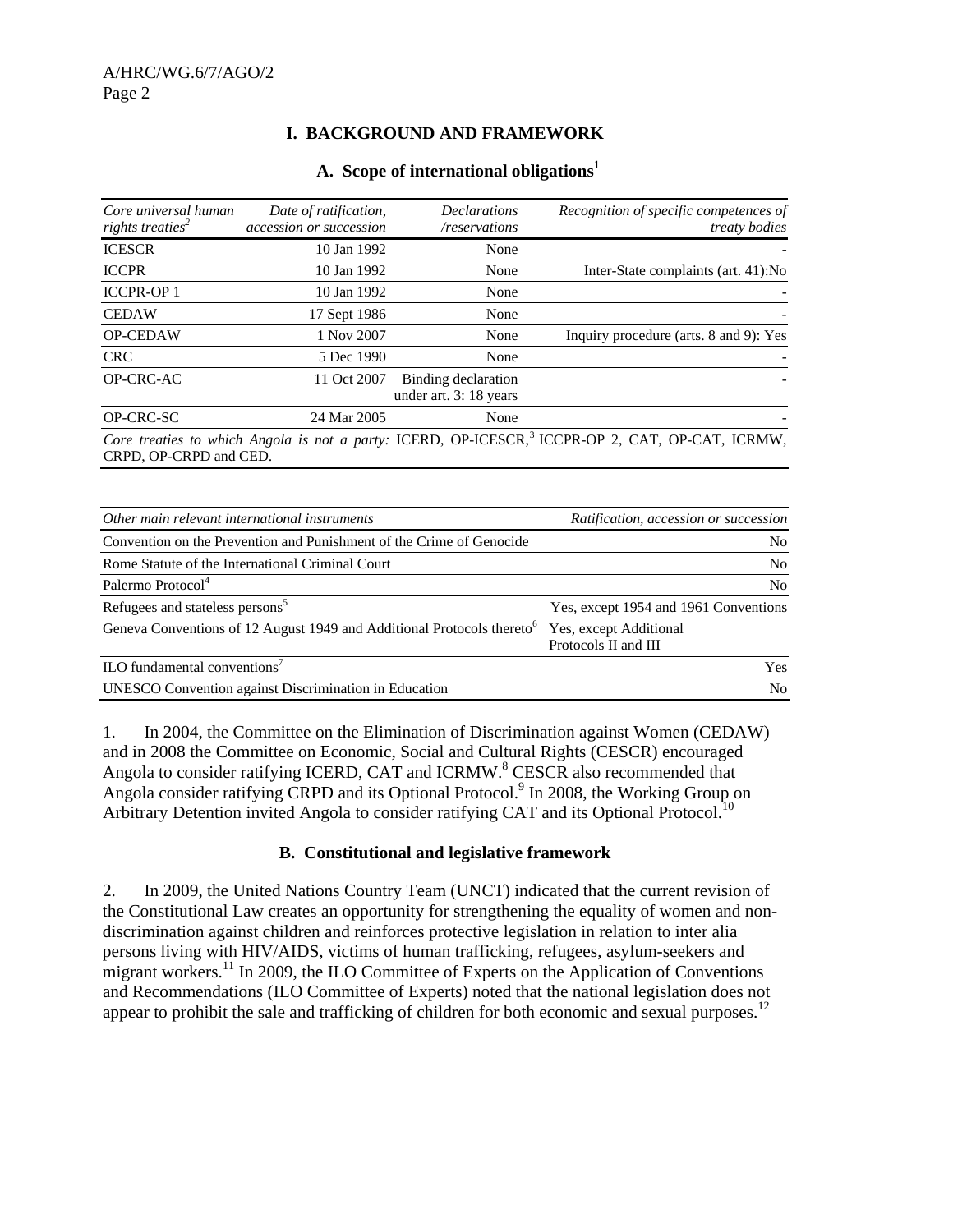#### **C. Institutional and human rights infrastructure**

3. As of 12 October 2009, Angola did not have a national human rights institution accredited by the International Coordinating Committee of National Institutions for the Promotion and Protection of Human Rights (ICC).<sup>13</sup>

#### **D. Policy measures**

4. In 2005, Angola adopted the Plan of Action (2005-2009) for the World Programme for Human Rights Education focusing on the national school system.<sup>14</sup> In the context of reform, Angola has substantially reformulated the conceptual framework for education and included the development of the human person and citizenship as objectives and educational content.<sup>15</sup>

#### **II. PROMOTION AND PROTECTION OF HUMAN RIGHTS ON THE GROUND**

| Treaty body <sup>16</sup> | Latest report<br>submitted and<br>considered | Latest<br>concluding<br>observations | Follow-up response | Reporting status                                                                              |
|---------------------------|----------------------------------------------|--------------------------------------|--------------------|-----------------------------------------------------------------------------------------------|
| <b>CESCR</b>              | 2008                                         | Nov 2008                             |                    | Fourth to fifth reports due in 2013                                                           |
| <b>HR</b> Committee       | None                                         | None                                 |                    | Initial report overdue since 1993                                                             |
| <b>CEDAW</b>              | 2004                                         | <b>July 2004</b>                     |                    | Sixth report overdue since 2007                                                               |
| <b>CRC</b>                | 2004                                         | Oct 2004                             |                    | Second to fourth reports due and<br>submitted in 2008, scheduled for<br>consideration in 2010 |
| OP-CRC-AC                 | None                                         | None                                 |                    | Initial report due in 2009                                                                    |
| OP-CRC-SC                 | None                                         | None                                 |                    | Initial report overdue since 2007                                                             |

#### **A. Cooperation with human rights mechanisms**

#### **1. Cooperation with treaty bodies**

#### **2. Cooperation with special procedures**

| Standing invitation issued                                | N <sub>0</sub>                                                                                                                                                                                                                                                                                                                |  |  |
|-----------------------------------------------------------|-------------------------------------------------------------------------------------------------------------------------------------------------------------------------------------------------------------------------------------------------------------------------------------------------------------------------------|--|--|
| Latest visits or mission reports                          | Working Group on Arbitrary Detention (17 - 27 September 2007), Special<br>Rapporteur on freedom of religion or belief (20 - 27 November 2007).                                                                                                                                                                                |  |  |
| Visits agreed upon in principle                           | Special Rapporteur on adequate housing as a component of the right to an<br>adequate standard of living, and on the right to non-discrimination in this<br>context, Special Rapporteur on the right to education, Special Rapporteur on<br>the promotion and protection of the right to freedom of opinion and<br>expression. |  |  |
| Visits requested and not yet agreed<br>upon               | Special Rapporteur on the independence of judges and lawyers (requested in<br>2008).                                                                                                                                                                                                                                          |  |  |
| Facilitation/cooperation during<br>missions               | The Working Group on Arbitrary Detention expressed its gratitude to the<br>Government for the cooperation it enjoyed. <sup>17</sup> The Special Rapporteur on<br>freedom of religion or belief wished to thank the Government for its<br>invitation and for the cooperation extended to her during the visit. <sup>18</sup>   |  |  |
| Follow-up to visits                                       |                                                                                                                                                                                                                                                                                                                               |  |  |
| Responses to letters of allegations<br>and urgent appeals | During the period under review, 17 communications were sent concerning<br>inter alia particular groups and one woman. The Government replied to five<br>communications, representing replies to 29 per cent of communications sent.                                                                                           |  |  |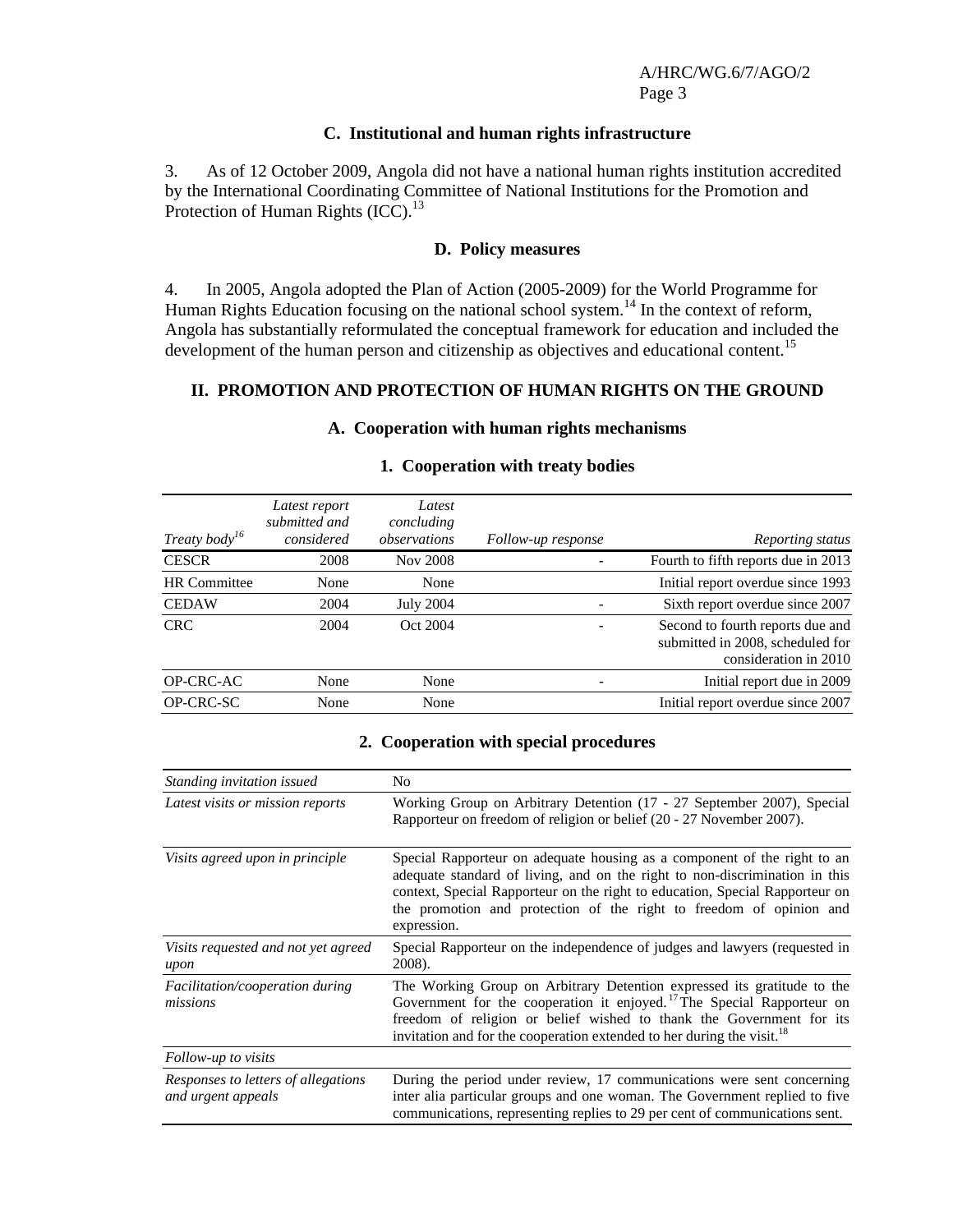*Responses to questionnaires on thematic issues 19* Angola responded to one of the 16 questionnaires sent by special procedures mandate holders, $^{20}$  within the deadline. $^{21}$ 

# **3. Cooperation with the Office of the High Commissioner for Human Rights**

5. The Office of the High Commissioner for Human Rights (OHCHR) ceased its activities in Angola in 2008, after the authorities informed it of their decision not to sign a comprehensive agreement for human rights promotion and protection activities in Angola similar to those under which OHCHR usually operates in other countries.<sup>22</sup> From 2003 to 2008 in Angola, OHCHR had focused on increasing awareness of human rights issues following the civil war; the establishment of a national human rights institution; assisting the Ministry of Justice in its efforts to recognize alternative mechanisms of justice; promoting the inclusion of human rights education in primary and secondary schools; and helping civil society organizations strengthen their interaction with human rights mechanisms. OHCHR was also supporting the Government in the drawing up of its reports to various human rights treaty bodies,<sup>23</sup> in particular through use of the guidelines for the common core document.

#### **B. Implementation of international human rights obligations**

## **1. Equality and non-discrimination**

6. In 2004, CEDAW expressed concern at the persistence of patriarchal attitudes and deeprooted stereotypes regarding the role and responsibilities of women and men in society, which are discriminatory to women.<sup>24</sup> CEDAW urged Angola, inter alia, to introduce, in collaboration with civil society organizations, women's groups and community leaders, as well as teachers and the media, measures without delay to modify or eliminate cultural practices and stereotypes that discriminate against women and ensure that women's rights to non-discrimination and equality prevail.<sup>25</sup>

7. In 2009, UNCT pointed out that in relation to gender equality, impressive progress had been made on women's participation in parliament and in Government; however there remains the need to address such issues as equal access for women to training and to labour markets. In addition, specific issues required concerted attention, in particular curbing widespread genderbased violence, reducing maternal mortality and addressing the rights of groups such as refugee women and girls<sup>26</sup>who are considered to be particularly vulnerable.

8. In 2004, the Committee on the Rights of the Child (CRC) expressed concern at discrimination faced by children with disabilities, girls, and children belonging to the San communities.<sup>27</sup> It recommended that Angola take legislative measures explicitly to prohibit all forms of discrimination; and undertake actions, including awareness-raising and educational campaigns, to reduce and prevent discrimination in practice, particularly against girls.<sup>28</sup>

## **2. Right to life, liberty and security of the person**

9. CRC in  $2004^{29}$  and CESCR in  $2008^{30}$  regretted that despite the efforts initiated by Angola at the end of the war, the country remained heavily land mined. CESCR urged Angola to accelerate its efforts to deactivate the anti-personnel mines, and other relics of war, to prevent landmine accidents and to assist the victims. $31$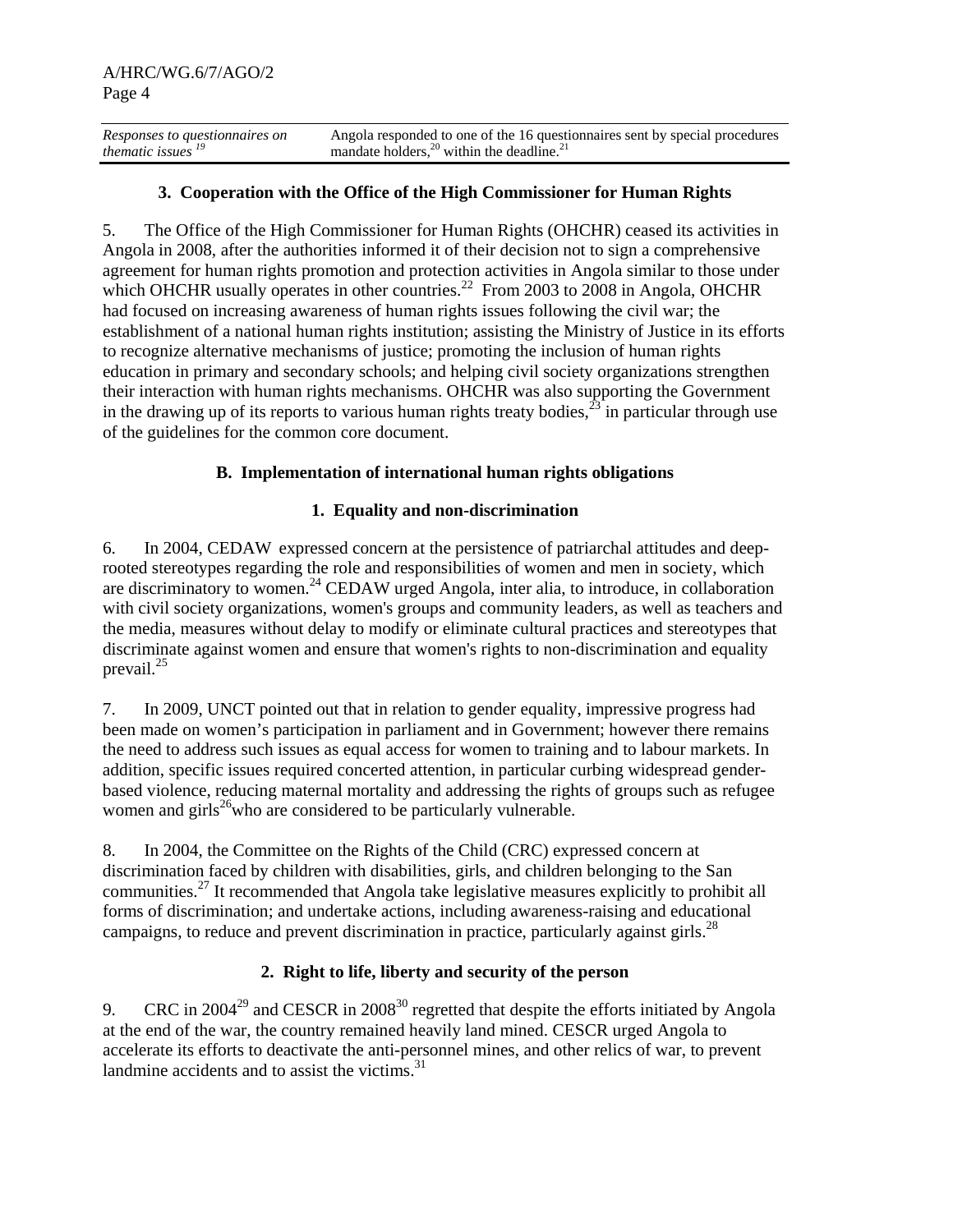10. In 2009, the Working Group on Enforced or Involuntary Disappearances indicated that three cases remain outstanding. These cases concerned persons who were reportedly arrested and disappeared at the hands of soldiers while travelling from the village of Quisoqui to the village of Caio-Guembo in May 2003.<sup>32</sup>

11. CRC in 2004,<sup>33</sup> the Special Rapporteur on freedom of religion or belief in 2007<sup>34</sup> and CESCR in  $2008^{35}$  expressed deep concern at the phenomenon of children accused of witchcraft and the very negative consequences of such accusations, including cruel, inhuman and degrading treatment, and even murder. UNCT in 2009 expressed similar concern.<sup>36</sup> CRC<sup>37</sup> and CESCR<sup>38</sup> urged Angola to take immediate action to eliminate the mistreatment of these children, including by prosecuting the perpetrators and intensifying education campaigns involving local leaders.

12. CRC was concerned at the common use of corporal punishment in families and in schools and other institutions for children.<sup>39</sup> CRC recommended that Angola take effective measures to enforce the ban on corporal punishment in schools and other institutions; prohibit corporal punishment by parents and other caregivers; and undertake campaigns to educate families, teachers, and other professionals working with, and for, children on alternative ways of disciplining them. $40$ 

13. CRC was also concerned at the growing number of cases of abuse and violence against children, including sexual abuse in their homes, in schools and in other institutions.<sup>41</sup> It recommended that Angola, inter alia, strengthen efforts to address the problem of child abuse, including by ensuring the establishment of child-sensitive mechanisms to receive and investigate complaints regarding ill-treatment and abuse; the promotion of positive and nonviolent forms of discipline; the provision of counselling, protection and assistance with recovery and reintegration to all victims of violence; and the effective implementation of the national plan of action to combat sexual abuse of minors.<sup>42</sup>

14. In 2004, CEDAW expressed concerned about the lack of specific legislation on violence against women, including domestic violence, as well as the lack of adequate policies, programmes and services and their effective implementation and enforcement. It was also concerned about the attitude of law enforcement officers towards women who report cases of violence, resulting in the reluctance of women victims to report cases of abuse. $43^{\circ}$  CEDAW called on Angola, inter alia, to enact legislation on violence against women, including domestic violence and sexual abuse, as soon as possible; intensify its public awareness-raising efforts on violence against women and implement training for public officials; and increase the availability of legal aid throughout the country in order to assist and advise women victims of violence.<sup>44</sup>

15. CEDAW was also concerned that prostitution continues to thrive, owing to the poverty of women and girls. It was further concerned about the exploitation of prostitutes, especially young girls, and the lack of information about the efforts to combat this phenomenon.45 It urged Angola, inter alia, to pursue a holistic approach in order to provide women and girls with educational and economic alternatives to prostitution; facilitate the reintegration of prostitutes into society and to provide rehabilitation and economic empowerment programmes to women and girls exploited in prostitution; and provide detailed information on the impact of measures taken.<sup>46</sup>

16. In 2009, UNCT noted that overall the right to life, liberty and security had improved significantly since the end of the conflict in 2002. However, numerous issues, such as arbitrary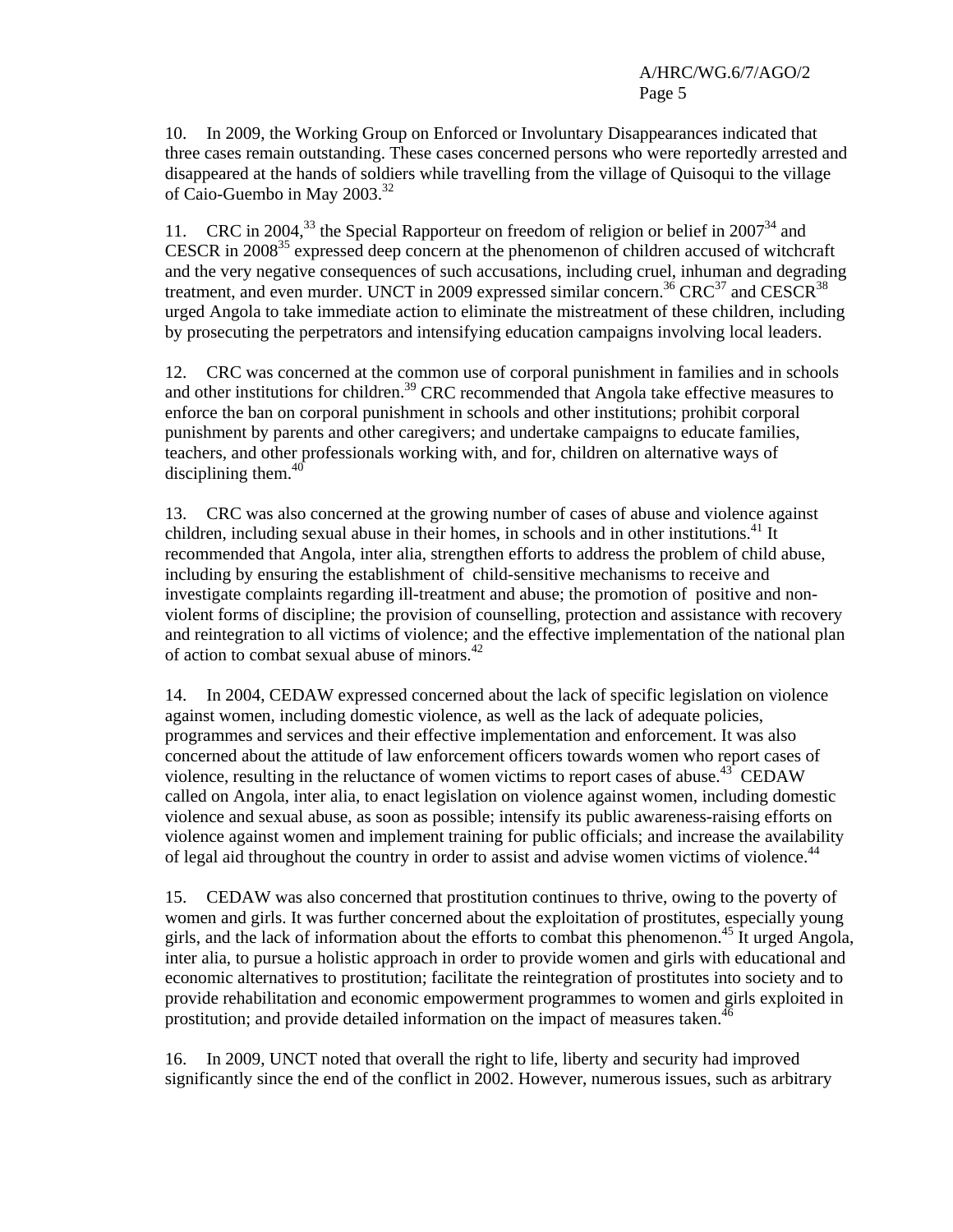arrests in Cabinda or the conditions in which irregular migrants are rounded up and expelled, still remain to be addressed.<sup>47</sup>

17. CRC expressed concern about the extent of the problem of sexual exploitation of and trafficking in children and noted that internally displaced and street children are particularly vulnerable to such abuse.<sup>48</sup> CRC recommended that Angola further strengthen its efforts to identify, prevent and combat trafficking in children for sexual and other exploitative purposes, including by finalizing the national plan of action in this area and providing sufficient human and financial resources for its implementation. It also encouraged Angola to define trafficking as a specific criminal offence under the Penal Code.<sup>49</sup> In its report to the ILO Committee of Experts in 2008, the Government stated that it was not aware of any trade or trafficking in persons. However, the ILO Committee requested the Government to provide detailed information on the measures taken to combat trafficking in persons in terms of both prevention and suppression.<sup>50</sup>

# **3. Administration of justice, including impunity, and the rule of law**

18. Despite the efforts undertaken by the Government, in 2007 the Working Group on Arbitrary Detention noted the necessity for further legal and institutional reform to ensure that an effective system of administration of justice is put in place.<sup>51</sup> In 2008, OHCHR noted that access to justice in Angola is limited, and the judiciary is weak.<sup>52</sup> Also in 2008, CESCR noted with concern that the Constitution does not fully guarantee the independence of the judiciary, which is allegedly often subject to executive influence, lack of adequate financial means and widespread corruption.<sup>53</sup> For its part, UNCT in 2009 indicated that access to justice remains a challenge for most of the population.<sup>54</sup>

19. In 2009, UNCT noted that detention is one of the most complex and challenging areas of the justice system in Angola. The current system of detention is dominated by the Ministry of the Interior and the Office of the Attorney-General. Judges are not involved in verifying the lawfulness of detention during criminal investigations, and a strict, objective, transparent and cross-sectoral control mechanism is still lacking.55 Cases of lengthy pretrial detention are still reported widely in the media, and there is no special juvenile justice system applicable to minors between 16 and 18, except for reduction in sentences, as they are detained together with adults.<sup>56</sup> In view of long-running trials, insufficient legal control exercised by prosecutors and an overly powerful police force, which has also added to the prevailing situation of overcrowded prisons, the Working Group on Arbitrary Detention in 2007 concluded that, despite the efforts undertaken by the Government, no effective system was in place to prevent the occurrence of arbitrary detention.<sup>57</sup>

20. Lack of access for humanitarian purposes to prisoners, as well as consular access to detained foreigners, and by the Office of the United Nations High Commissioner for Refugees and the International Organization for Migration to detained asylum-seekers, refugees or migrants, remains a serious problem. The closure of the mission of the International Committee of the Red Cross (ICRC) to Angola in 2009 has been significant as ICRC was the only international organization that had been granted access to prisons.<sup>58</sup>

21. In 2009, UNCT reported that in the Cabinda region arbitrary arrests and detentions continued to be reported. In August 2009, the unconditional release of the journalist Fernando Lelo, whom international human rights non-governmental organizations had considered a prisoner of conscience since his arrest in 2007, was an encouraging development. Lelo was held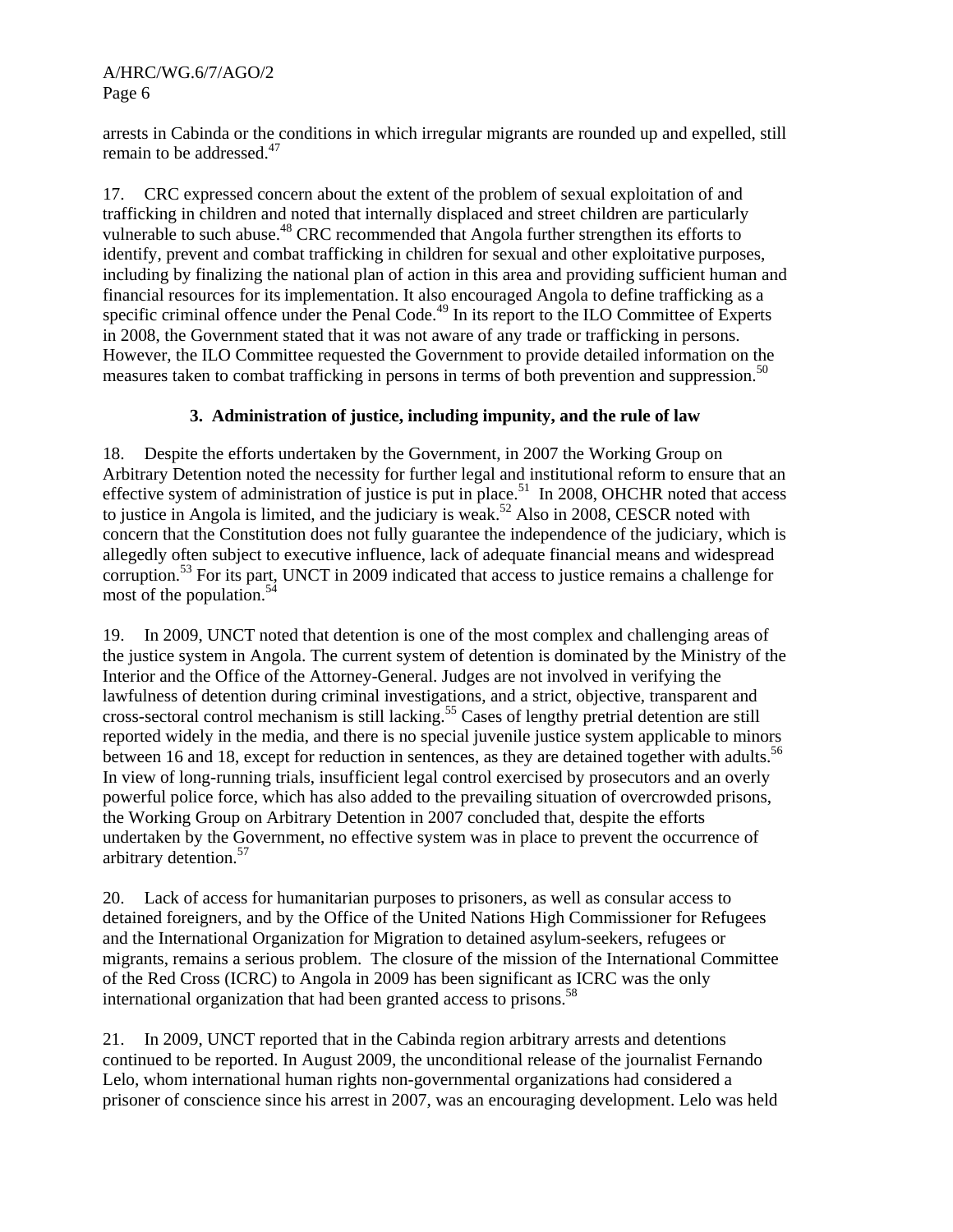in detention without charge or trial for more than the 90 days of preventive detention permitted by Angolan law, making his detention a violation of international human rights law and standards and of Angolan national law. At his trial behind closed doors in September 2008, he was sentenced to 12 years in prison. Five co-defendants, however, who were given 13-year sentences in prison and claimed that they had been tortured, were not released with him.<sup>59</sup>

# **4. Right to privacy, marriage and family life**

22. CRC in 2004,<sup>60</sup> CESCR in 2008<sup>61</sup> and UNCT in 2009<sup>62</sup> expressed concern at the high number of unregistered children in Angola.  $CRC^{63}$  and  $CESCR^{64}$  recommended that all necessary measures be undertaken to ensure that all children are registered at birth, including by providing such registration free of charge. CESCR also recommended that the coverage of civil status registration be extended to all other persons not yet registered.<sup>65</sup>

23. CRC in 2004<sup>66</sup> and UNCT in 2009<sup>67</sup> noted with concern the customary practice of early or child marriage. CRC recommended that Angola ensure the effective enforcement of the minimum age for marriage stipulated in the Family Code (18 years) and that such measures be accompanied by awareness-raising campaigns to prevent early marriages.<sup>68</sup>

## **5. Freedom of movement**

24. In 2009, UNCT indicated that Angola had introduced a reservation to article 26 of the 1951 Geneva Convention on refugee status (freedom of movement) to the effect that it reserves the right to prescribe, transfer or circumscribe the place of residence of certain refugees or groups of refugees, and to restrict their freedom of movement. The limitation on freedom of movement for security reasons is also enshrined in article 6 of the Immigration Act and requires the refugee to obtain a transit permit for circulation in restricted areas. Law No. 17/94 further establishes restricted movement in diamond extraction areas.<sup>69</sup>

## **6. Freedom of religion or belief, expression, association and peaceful assembly, and right to participate in public and political life**

25. In 2007, the Special Rapporteur on freedom of religion or belief highlighted the fact that article 9 of the law on freedom of religion, conscience and worship discriminated against religious minorities and was not in conformity with international treaties to which Angola is a party. The law contained stringent requirements for registration, including membership of 100,000 persons who are domiciled in Angola from two-thirds of the total of the provinces of Angola. $<sup>7</sup>$ </sup>

26. In 2006, the Special Representative of the Secretary-General on the situation of human rights defenders sent a letter of allegation concerning staff members of SOS Habitat and of Oxfam who had witnessed forced evictions of residents in Luanda and been threatened by police. Concern was expressed that these threats were connected with their activities in defence of human rights, particularly in relation to their defence of the rights of those persons evicted.<sup>71</sup>

27. Also in 2006, the Special Representative of the Secretary-General on the situation of human rights defenders, together with the Special Rapporteur on the promotion and protection of the right to freedom of opinion and expression sent letters of allegation concerning the attempt to arrest the President of Mpalabanda and the ransacking of his house of, as well as the search for, arrest and detention of the spokesperson of Mpalabanda, the only human rights organization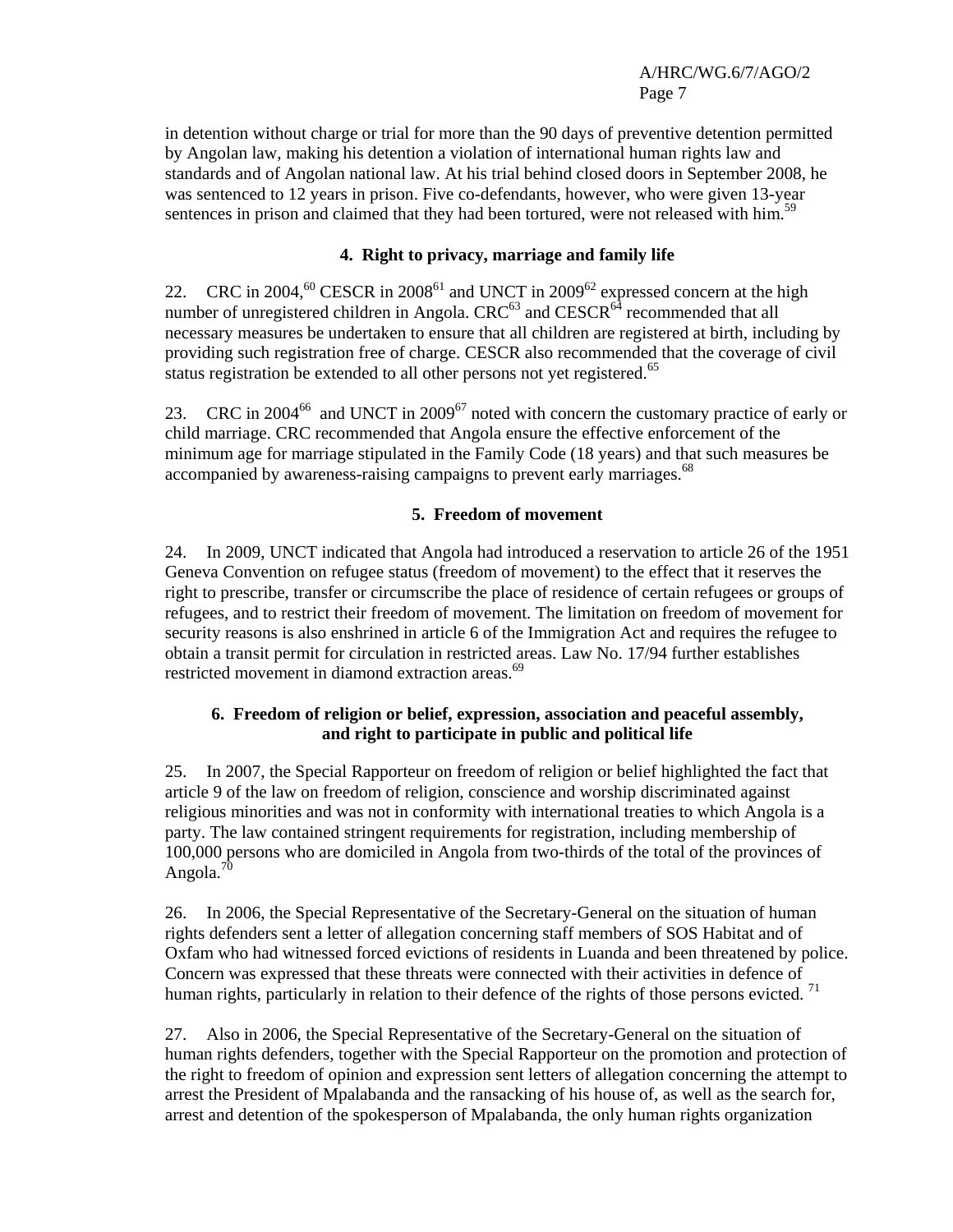which was operating in the Cabinda region. Concern was expressed that these events might form part of a campaign of intimidation and harassment against human rights defenders in Cabinda. The organization was banned by order of the provincial court of Cabinda on 20 July 2006.<sup>72</sup>

28. In 2008, the Special Rapporteur on the promotion and protection of the right to freedom of opinion and expression<sup>73</sup> sent a letter of allegation concerning radio broadcasting regulations and the temporary suspension of the private radio station Radio Despertar. Concern was expressed that the regulation preventing private radio stations from broadcasting beyond a 50 km radius from their base constituted an undue limitation on the right to freedom of opinion and expression and the related right to impart information.

29. In 2009, UNCT noted that the new press law, which entered into force on May 15 2006, represents an improvement compared with the previous press law in many respects but while the new legislation is positive, there remain areas of concern. In particular, as also highlighted by  $OHCHR<sup>74</sup>$  it still includes provisions that may result in excessive limitations on press freedom (e.g. criminalizing defamation and excessive licensing procedures).<sup>75</sup>

30. In 2009, UNCT indicated that formal "spaces" have been created through Joint Consultative Councils (*Conselhos de Auscultação e Concertação Social*) at all administrative levels (national, provincial, municipal and communal). Trade unions and business representatives are fully recognized members of these bodies, which reflect a progressive improvement of freedom of association and collective bargaining. However, the provision of opportunities to strengthen citizen-State dialogue remains a challenge for the State and civil society.<sup>76</sup>

31. In 2009, UNCT noted that since the legislative elections in September 2008, Angola has the second highest percentage of women in Parliament within Africa, as well as an increased number of women in key ministries and provincial governments.<sup>77</sup> A 2009 United Nations Statistics Division source indicated that the proportion of seats held by women in the national parliament increased from 15 per cent in 2005 to 37.3 per cent in 2009.<sup>78</sup>

## **7. Right to work and to just and favourable conditions of work**

32. In 2008, CESCR noted with concern that some public and private companies do not comply with the principle of equal wage for men and women. It urged Angola effectively to implement measures it has recently adopted to ensure equal pay for work of equal value and to reduce the wage gap between men and women.<sup>79</sup>

33. While noting that the minimum wage has been recently increased by Angola, CESCR regretted that it still does not provide an adequate standard of living for workers and their families. It recommended that Angola increase the minimum wage to ensure it provides workers with an adequate standard of living for themselves and their families.<sup>80</sup>

34. In 2009, the ILO Committee of Experts noted that the General Labour Act states that a list of the jobs that women are precluded from performing is established by executive decree issued jointly by the Ministries of Labour and Health. It noted the Government's indication that this matter will be addressed as part of a planned legislative review. It reminded the Government that protective measures for women based on stereotypical perceptions of their abilities and their role in society violate the principle of equality of opportunity and treatment. It also requested the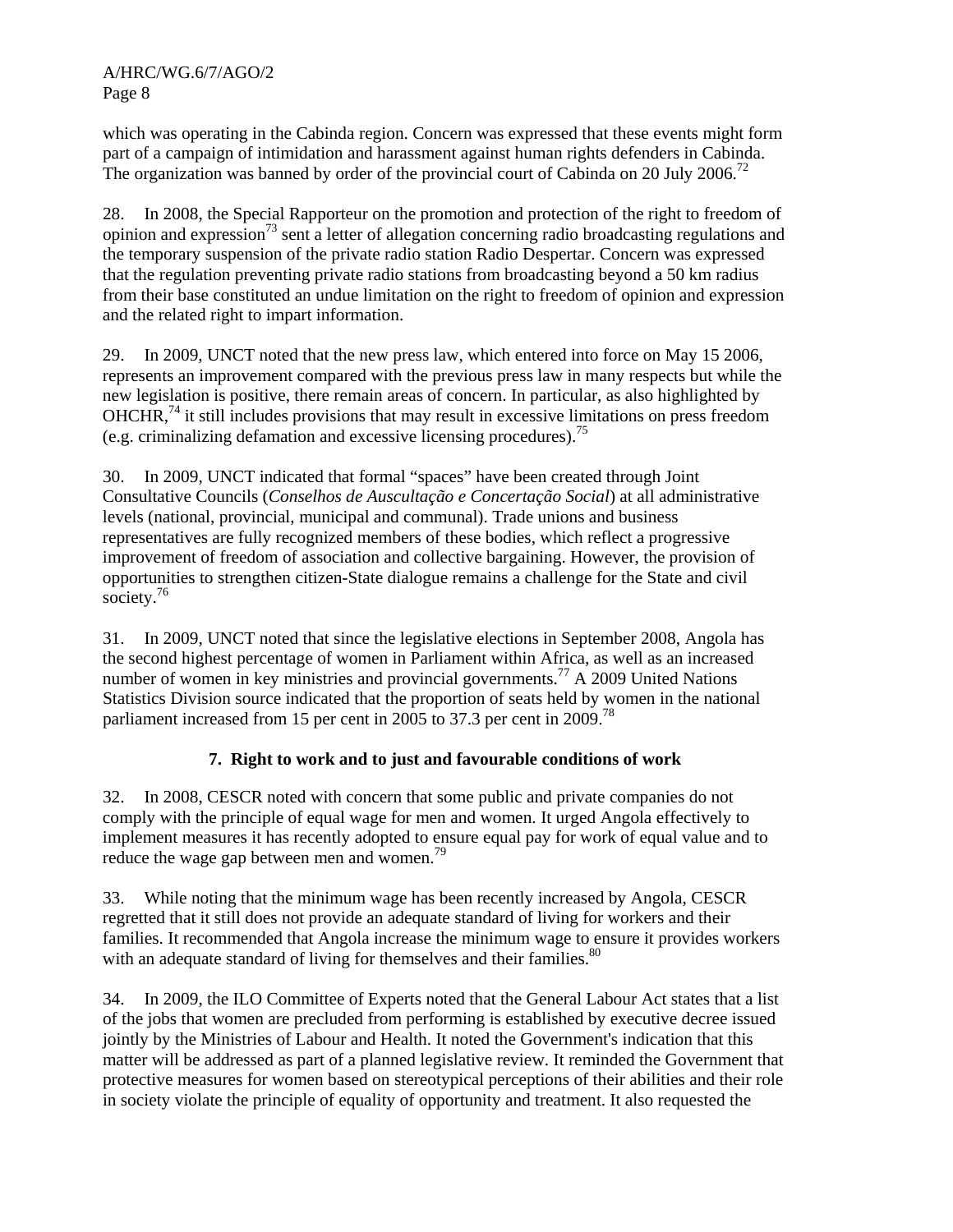Government to take the necessary steps to ensure that protective measures for women are strictly limited to maternity protection.<sup>81</sup>

35. In 2008 the ILO Committee of Experts requested the Government to indicate how national legislation affords young persons under 18 years of age the protection set out in article 3(d) of Convention No. 182 (1999) concerning the Prohibition and Immediate Action for the Elimination of the Worst Forms of Child Labour, so they are not engaged in work which, by its nature or the circumstances in which it is carried out, is likely to harm their health, safety or morals.<sup>82</sup>

36. In 2009 the ILO Committee of Experts noted that, although the Government has put in place legal provisions concerning discrimination in employment and occupation, discrimination continues to occur in practice. In its report, the Government stated, inter alia, that violations of the non-discrimination provisions occur particularly in the private sector, where imbalances in participation in decision-making positions and a tendency to exclude women during and after maternity can be observed. $83$ 

## **8. Right to social security and to an adequate standard of living**

37. In 2008, CESCR noted with concern that the current social security system does not ensure access for all workers and that the amount of social security benefits do not enable workers and other families to enjoy an adequate standard of living. CESCR recommended that Angola take all necessary measures to ensure access for all workers to the social security system; progressively increase the amounts of social security benefits so as to enable workers and their families to enjoy an adequate standard of living; take immediate steps to incorporate non– contributory benefits for those who are unable to pay social security contributions and are therefore still not covered by social security, including the unemployed, persons with disabilities, older persons and other disadvantaged and marginalized individuals and groups.<sup>84</sup>

38. In 2004, CEDAW expressed concern as did OHCHR,<sup>85</sup> at women's low life expectancy, high maternal mortality and morbidity rates, high fertility rates and inadequate family planning services, low rates of contraceptive use and lack of sex education. CEDAW was also concerned at trends in HIV/AIDS infection rates of women.<sup>86</sup> It urged Angola to continue its efforts to improve the country's health infrastructure; and integrate a gender perspective in all health sector reforms, while ensuring that women's sexual and reproductive health needs are adequately addressed.<sup>87</sup> In 2009, UNCT indicated that, despite a strong economic performance and a wealth of natural resources, challenges remain in Angola with respect to socio-economic rights, such as right to health and right to adequate housing, and considered that addressing these should continue to be a top priority.<sup>88</sup>

39. On 4 June 2007, the Special Rapporteur on the right of everyone to the enjoyment of the highest attainable standard of physical and mental health raised concerns about the health situation in the Xa-Muteba municipality. Lack of certain essential medicines required for the health of children in the area, which led to a high number of neonatal deaths, was reported. It was also alleged that the State had failed since the end of the war to ensure access to clean water and adequate sanitation.<sup>89</sup>

40. In 2008, CESCR expressed concern about the large proportion of the population living in slum conditions and about the lack of effective measures to provide social housing for lowincome, vulnerable and marginalized individuals who are living in informal settlements and are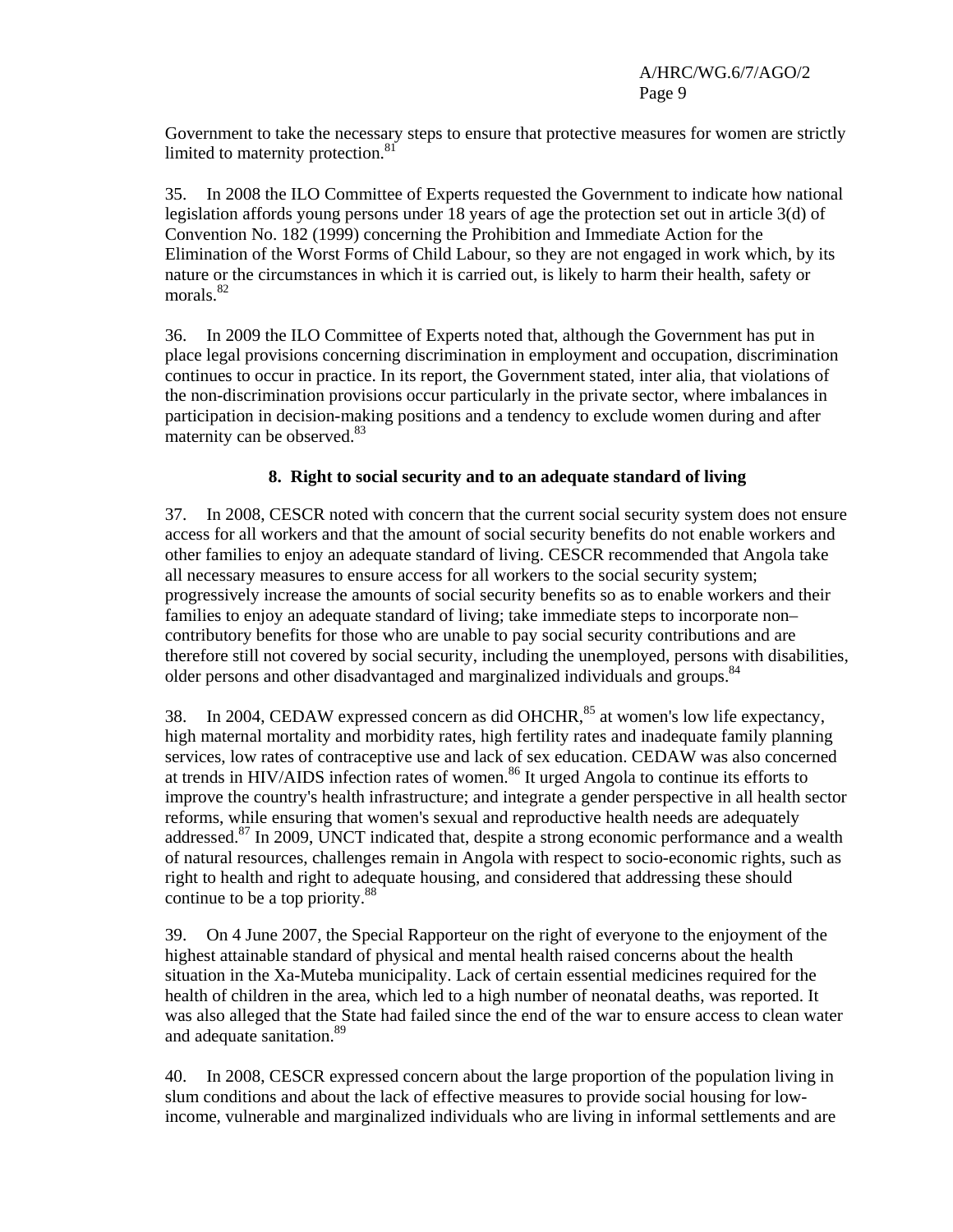frequently deprived of affordable access to adequate water and sanitation.<sup>90</sup> In 2009, UNCT indicated major concern about the manner in which slum clearance and rehousing is taking place. Respect for human rights and procedural steps must be put in place in order to ensure that rehousing does not in fact amount to forced eviction.<sup>91</sup> CESCR was also concerned, as was the Special Rapporteur on adequate housing in  $2006<sup>92</sup>$  at forced evictions which had taken place in the Luanda neighbourhoods, informal settlements and agricultural areas, reportedly without prior notice and provision of adequate alternative housing or adequate compensation, and sometimes with excessive use of force and abuses. CESCR recommended, inter alia, that Angola take appropriate measures to ensure that evictions are only used as a last resort, and adopt legislation or guidelines strictly defining the circumstances and safeguards under which evictions must take place.<sup>93</sup>

## **9. Right to education and to participate in the cultural life of the community**

41. In 2009, UNCT noted that as a result of increased Government funding, primary school enrolment had increased in recent years. However, drop-out and repetition rates remain high, and a large number of children did not have access to a free quality primary education.<sup>94</sup> Similar comments were made by CRC in 2004,<sup>95</sup> CEDAW in 2004,<sup>96</sup> CESCR in 2008<sup>97</sup> and the ILO Committee of Experts in 2009.<sup>98</sup> The ILO Committee requested the Government, inter alia, to improve the quality of the education system, and to provide information on measures adopted in order to increase the school attendance rate at both primary and secondary levels, and decrease the school drop-out rate, so as to prevent children under 14 years of age from engaging in work, as well as on the results achieved.<sup>99</sup>

## **10. Migrants, refugees and asylum-seekers**

42. On 13 December 2007, the Special Rapporteur on violence against women, its causes and consequences, jointly with the Special Rapporteur on the human rights of migrants and the Special Rapporteur on the question of torture and other cruel, inhuman or degrading treatment or punishment, sent an urgent appeal concerning the detention and deportation of a large number of migrants. According to reports received, serious human rights abuses had been committed against the deportees, allegedly by Angolan security forces at the Congolese border. The abuses reported included the systematic use of physical and sexual violence, confiscation of the migrants' belongings and separation of family members during the expulsion process. Furthermore, there were reports of deaths due to exhaustion or ill-treatment.<sup>100</sup> UNCT pointed out in 2009 that irregular migrants and foreigners without proper documentation are often detained in harsh conditions.<sup>101</sup> A 2009 report by the Office for the Coordination of Humanitarian Affairs highlighted a number of waves of expulsions of irregular migrants since 2003 and reports of detention, ill-treatment, sexual violence and deprivation of possessions.<sup>102</sup> Moreover, UNCT indicated that while the Government continues to strengthen border control to deal with irregular migrants, genuine asylum-seekers suffer for lack of capacity to differentiate between the two categories (namely asylum-seekers and irregular migrants) and are frequently detained and expelled. Asylum-seekers and border police are not adequately informed of the existing national law related to the rights of asylum-seekers and refugees, and the national eligibility determination process.<sup>103</sup>

## **11. Internally displaced persons**

43. While noting the facilities provided for the return of persons who were internally displaced by armed conflicts, in 2008 CESCR noted with concern that Angola had not taken sufficient and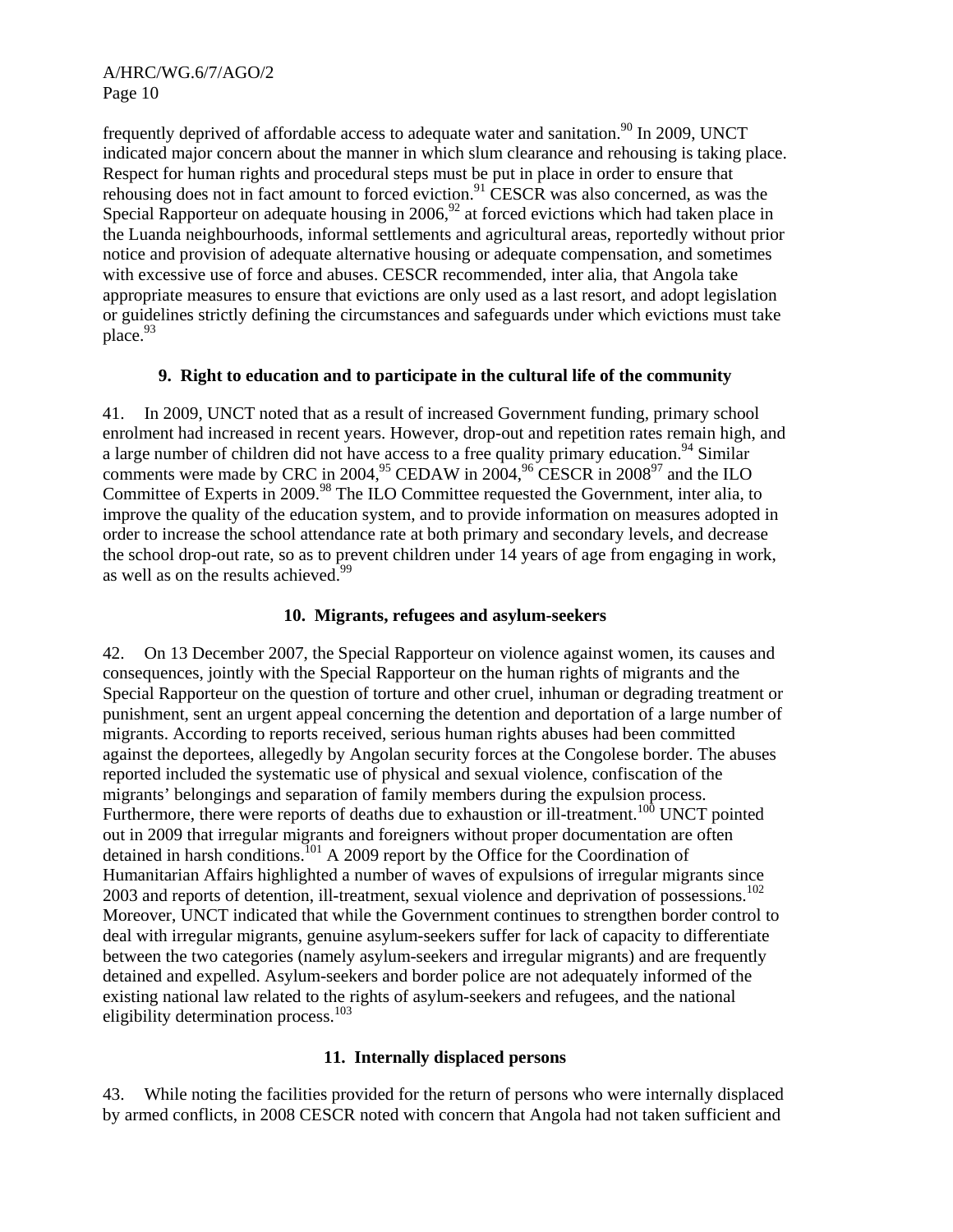efficient measures to assist those who had not yet returned, and that internally displaced persons (IDPs) were among the poorest in the country. CESCR recommended that Angola provide adequate assistance, including financial resources, for the resettlement of IDPs and for their reintegration into society, and ensure that those IDPs who have not been resettled or returned to their homes have adequate access to housing and employment in places of new settlements.<sup>104</sup>

# **III. ACHIEVEMENTS, BEST PRACTICES, CHALLENGES AND CONSTRAINTS**

44. In 2008, CESCR noted that that Angola had been in a period of peace only since 2002, after 27 years of civil war, which followed 13 years of an independence war, which has had a serious negative impact on the implementation of economic, social and cultural rights in the country. $10\overline{5}$ 

45. In 2009, UNCT indicated that the recent parliamentary elections, strengthening of decentralization and growing public investment in the social sectors showed Angola's capacity to achieve positive change for most of its vulnerable population.<sup>106</sup> Concerning women's rights, since the legislative elections in September 2008, the remaining challenge was to turn representation into real changes on gender issues, including through developing a national gender policy, mainstreaming of a gender perspective into different governmental policies and the consistent reporting on violations of women's rights.<sup>107</sup>

# **IV. KEY NATIONAL PRIORITIES, INITIATIVES AND COMMITMENTS**

## **A. Pledges by the State**

46. In its voluntary pledge submitted in 2007 in support of its candidacy for membership of the Human Rights Council, Angola, inter alia, committed to continuing its close collaboration and dialogue with OHCHR; inviting relevant special procedures; giving special emphasis to the strengthening of gender equality, the rights of women and the rights of the child; accelerating the process of ratifying ICERD, CAT and ICRMW; ratifying, in the near future, all the international instruments signed, such as the Rome Statute of the International Criminal Court; considering signing CRPD, CRPD-OP and CED; and continuing to provide adequate resources to the new Office of the Ombudsman and strengthening the presence of the Ombudsman at the national  $level.<sup>108</sup>$ 

## **B. Specific recommendations for follow-up**

47. In 2007, the Special Rapporteur on freedom of religion or belief recommended that the law on freedom of religion, conscience and worship be reformed.<sup>109</sup>

48. On the basis of its findings, and in order to help prevent arbitrary detention from occurring, the Working Group on Arbitrary Detention in 2008 made a number of recommendations to the Government, inter alia in the field of inspection and control of prisons and other detention facilities; with respect to the situation of minors in detention; and with respect to the exercise of military jurisdiction. $110$ 

49. UNCT encouraged the Government, inter alia, to strengthen the mandate of the Office of the Ombudsman in relation to the monitoring of human rights, and to develop a coherent, effective and humane migration management policy, that would include provision for asylum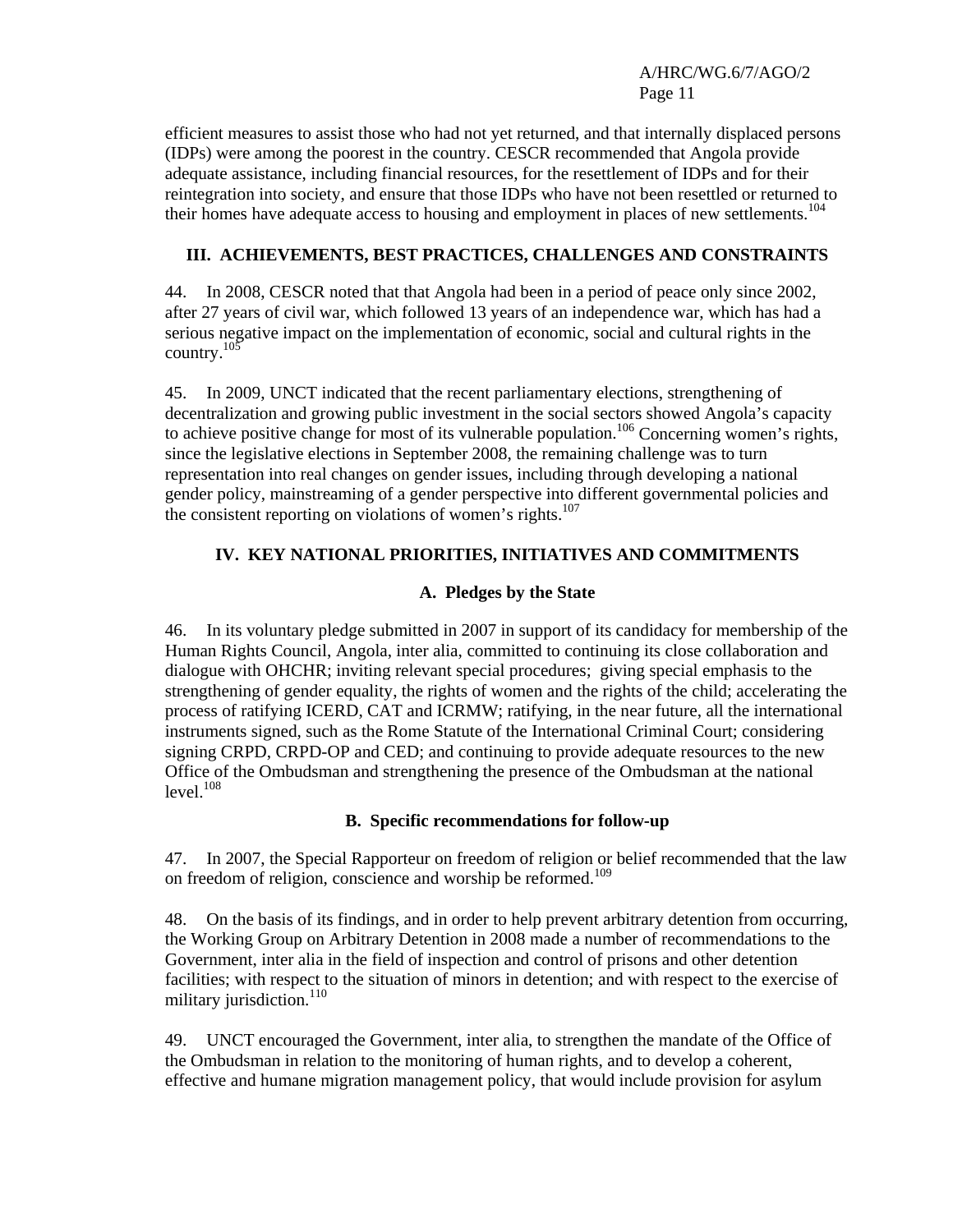and the return of rejected cases or irregular migrants in conditions complying with human rights norms. 111

#### **V. CAPACITY-BUILDING AND TECHNICAL ASSISTANCE**

50. In 2004, CRC recommended that Angola seek technical assistance from ILO/IPEC in regard to economic exploitation of children;<sup>112</sup> and from OHCHR and the United Nations Children's Fund concerning the administration of juvenile justice.<sup>113</sup> In 2008, CESCR urged Angola to seek bilateral and international cooperation in regard to landmines and anti-personnel mines.<sup>114</sup>

51. UNCT expressed its commitment to supporting the Government in the implementation of the draft medium-term development plan (2009-2013), which formed the basis also for the United Nations Development Assistance Framework (2009-2013).<sup>115</sup>

*Notes* 

l

|                   | onowing aboreviations nave been used for this document.                             |
|-------------------|-------------------------------------------------------------------------------------|
| ICERD             | International Convention on the Elimination of All Forms of Racial Discrimination   |
| <b>ICESCR</b>     | International Covenant on Economic, Social and Cultural Rights                      |
| <b>OP-ICESCR</b>  | <b>Optional Protocol to ICESCR</b>                                                  |
| <b>ICCPR</b>      | International Covenant on Civil and Political Rights                                |
| <b>ICCPR-OP 1</b> | <b>Optional Protocol to ICCPR</b>                                                   |
| <b>ICCPR-OP2</b>  | Second Optional Protocol to ICCPR, aiming at the abolition of the death penalty     |
| CEDAW             | Convention on the Elimination of All Forms of Discrimination against Women          |
| OP-CEDAW          | <b>Optional Protocol to CEDAW</b>                                                   |
| CAT               | Convention against Torture and Other Cruel, Inhuman or Degrading Treatment or       |
|                   | Punishment                                                                          |
| OP-CAT            | Optional Protocol to CAT                                                            |
| CRC               | Convention on the Rights of the Child                                               |
| OP-CRC-AC         | Optional Protocol to CRC on the involvement of children in armed conflict           |
| OP-CRC-SC         | Optional Protocol to CRC on the sale of children, child prostitution and child      |
|                   | pornography                                                                         |
| <b>ICRMW</b>      | International Convention on the Protection of the Rights of All Migrant Workers and |
|                   | <b>Members of Their Families</b>                                                    |
| CRPD              | Convention on the Rights of Persons with Disabilities                               |
| OP-CRPD           | Optional Protocol to the Convention on the Rights of Persons with Disabilities      |
| CED               | International Convention for the Protection of All Persons from Enforced            |
|                   | Disappearance                                                                       |

Disappearance<br>
<sup>3</sup> Adopted by the General Assembly in its resolution 63/117 of 10 December 2008. Article 17, paragraph 1, of OP-ICESCR states that "The present Protocol is open for signature by any State that has signed, ratified or acceded to the Covenant".

<sup>4</sup> Protocol to Prevent, Suppress and Punish Trafficking in Persons, Especially Women and Children, supplementing the United Nations Convention against Transnational Organized Crime.

<sup>5</sup> 1951 Convention relating to the Status of Refugees and its 1967 Protocol, 1954 Convention relating to the status of Stateless Persons and 1961 Convention on the Reduction of Statelessness.

<sup>6</sup> Geneva Convention for the Amelioration of the Condition of the Wounded and Sick in Armed Forces in the Field (First Convention); Geneva Convention for the Amelioration of the Condition of Wounded, Sick and Shipwrecked

<sup>&</sup>lt;sup>1</sup> Unless indicated otherwise, the status of ratifications of instruments listed in the table may be found in *Multilateral Treaties Deposited with the Secretary-General: Status as at 31 December 2006* (ST/LEG/SER.E.25), supplemented by the official website of the United Nations Treaty Collection database, Office of Legal Affairs of the United Nations Secretariat, http://treaties.un.org/

 $2^2$  The following abbreviations have been used for this document: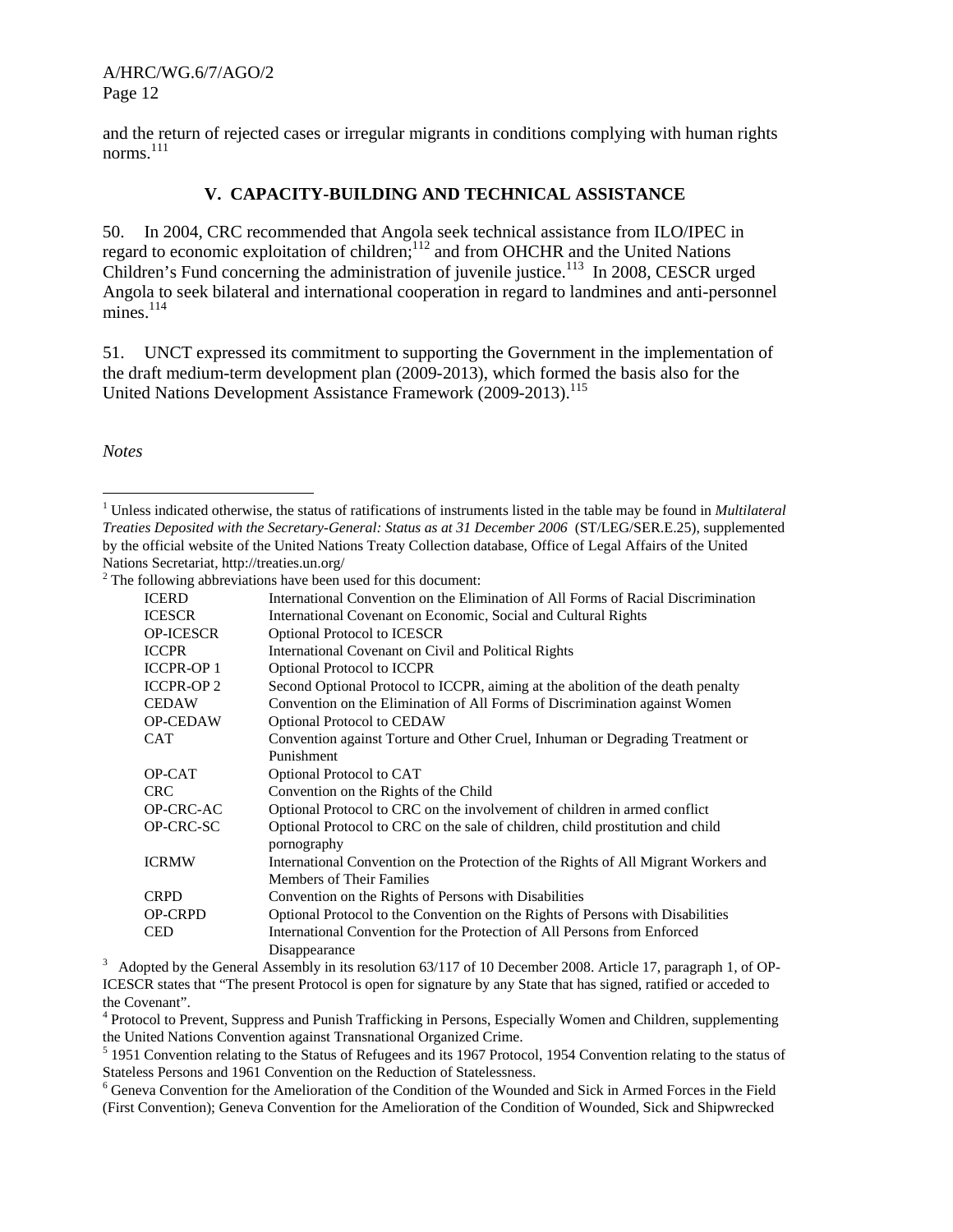Members of Armed Forces at Sea (Second Convention); Convention relative to the Treatment of Prisoners of War (Third Convention); Convention relative to the Protection of Civilian Persons in Time of War (Fourth Convention); Protocol Additional to the Geneva Conventions of 12 August 1949, and relating to the Protection of Victims of International Armed Conflicts (Protocol I); Protocol Additional to the Geneva Conventions of 12 August 1949, and relating to the Protection of Victims of Non-International Armed Conflicts (Protocol II); Protocol Additional to the Geneva Conventions of 12 August 1949, and relating to the Adoption of an Additional Distinctive Emblem (Protocol III). For the official status of ratifications, see Federal Department of Foreign Affairs of Switzerland, at www.eda.admin.ch/eda/fr/home/topics/intla/intrea/chdep/warvic.html.

<sup>7</sup> International Labour Organization Convention No. 29 concerning Forced or Compulsory Labour; Convention No. 105 concerning the Abolition of Forced Labour, Convention No. 87 concerning Freedom of Association and Protection of the Right to Organize; Convention No. 98 concerning the Application of the Principles of the Right to Organize and to Bargain Collectively; Convention No. 100 concerning Equal Remuneration for Men and Women Workers for Work of Equal Value; Convention No. 111 concerning Discrimination in Respect of Employment and Occupation; Convention No. 138 concerning the Minimum Age for Admission to Employment; Convention No. 182 concerning the Prohibition and Immediate Action for the Elimination of the Worst Forms of Child Labour. <sup>8</sup> Concluding observations/comments of the Committee on the Elimination of Discrimination against Women

(A/59/38, part two), para. 170; concluding observations of the Committee on Economic, Social and Cultural Rights (E/C.12/AGO/CO/3), paras. 45-46.

9 E/C.12/AGO/CO/3, para. 46.

-

10 A/HRC/7/4/Add. 4, para. 104 (i).

 $11$  UNCT, submission to the UPR on Angola, p. 2, para. 9.

<sup>12</sup> ILO Committee of Experts on the Application of Convention and Recommendations, 2009, Geneva, Doc. No. 092009AGO182, para. 1.

 $13$  For the list of national human rights institutions with accreditation status granted by the International Coordinating Committee of National Institutions for the Promotion and Protection of Human Rights (ICC), see A/HRC/10/55, annex I.

<sup>14</sup> See General Assembly resolution 59/113B and Human Rights Council resolution 6/24. See also letters from the High Commissioner for Human Rights dated 9 January 2006 and 10 December 2007, see

http://www2.ohchr.org/english/issues/education/training/Summary-national-initiatives2005-2009.htm (accessed on 17 September 2009).

<sup>15</sup> Letter from the Instituto Nacional para Investigação e Desenvolvimento da Educação (National Institute of Research and Development of Education) dated on 31 January 2008, and letters from the High Commissioner for Human Rights dated on 9 January 2006 and 10 December 2007, see

http://www2.ohchr.org/english/issues/education/training/Summary-national-initiatives2005-2009.htm (accessed on 17 September 2009).

<sup>16</sup> The following abbreviations have been used for this document:

CESCR Committee on Economic, Social and Cultural Rights<br>CEDAW Committee on the Elimination of Discrimination aga

Committee on the Elimination of Discrimination against Women

CRC Committee on the Rights of the Child 17 A/HRC/7/4/Add. 4 , para. 2.

18 A/HRC/7/10/Add. 4, page 4, para. 2.

<sup>19</sup> The questionnaires included in this section are those which have been reflected in an official report by a special procedure mandate holder.

 $20$  See (a) report of the Special Rapporteur on trafficking in persons, especially in women and children (E/CN.4/2006/62) and the Special Rapporteur on the sale of children, child prostitution and child pornography (E/CN.4/2006/67), joint questionnaire on the relationship between trafficking and the demand for commercial sexual exploitation sent in July 2005; (b) report of the Special Rapporteur on the sale of children, child prostitution and child pornography (A/HRC/4/31), questionnaire on the sale of children's organs sent in July 2006; (c) report of the Special Rapporteur on trafficking in persons, especially women and children (A/HRC/4/23), questionnaire on issues related to forced marriages and trafficking in persons sent in 2006; (d) report of the Special Rapporteur on the human rights of migrants (A/HRC/4/24), questionnaire on the impact of certain laws and administrative measures on migrants sent in 2006; (e) report of the Special Rapporteur on the right to education (A/HRC/4/29), questionnaire on the right to education of persons with disabilities sent in 2006; (f) report of the Special Representative of the Secretary-General on the issue of human rights and transnational corporations and other business enterprises (A/HRC/4/35/Add.3), questionnaire on human rights policies and management practices; (g) report of the Special Rapporteur on the situation of human rights and fundamental freedoms of indigenous people (A/HRC/6/15),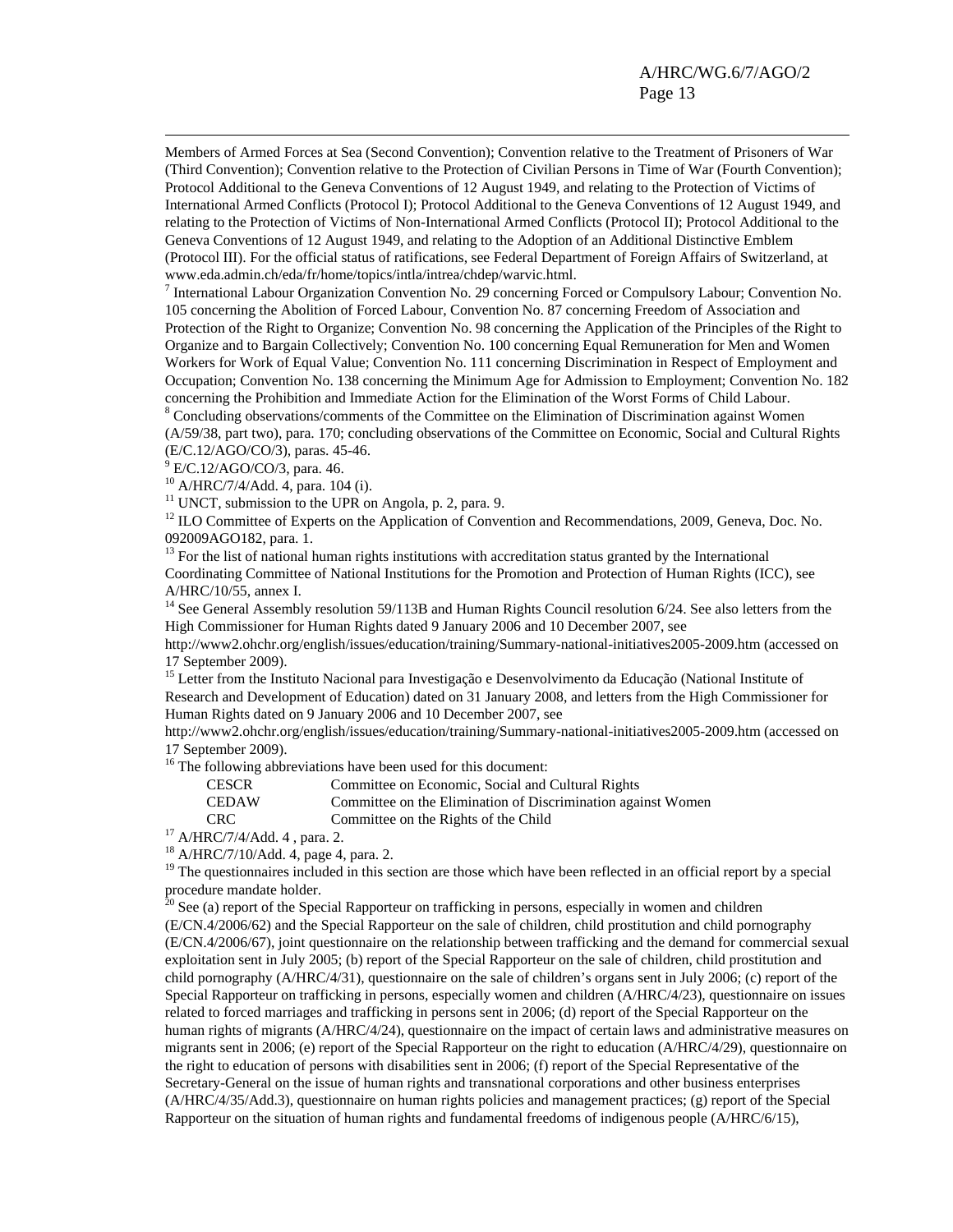$\overline{a}$ 

questionnaire on the human rights of indigenous people sent in August 2007; (h) report of the Special Rapporteur on the sale of children, child prostitution and child pornography (A/HRC/7/8), questionnaire on assistance and rehabilitation programmes for child victims of sexual exploitation sent in July 2007; (i) report of the Special Rapporteur on the right to education (A/HRC/8/10), questionnaire on the right to education in emergency situations sent in 2007; (j) report on the Special Rapporteur on trafficking in persons, especially women and children (A/HRC/10/16 and Corr.1), questionnaire on trafficking in persons, especially women and children; (k) report of the independent expert on the question of human rights and extreme poverty to the eleventh session of the Council (June 2009) (A/HRC/11/9), questionnaire on Cash Transfer Programmes, sent in October 2008; (l) report of the Special Rapporteur on the right to education (June 2009) (A/HRC/11/8), questionnaire on the right to education for persons in detention; (m) report of the Special Rapporteur on violence against women, (June 2009) (A/HRC/11/6), questionnaire on violence against women and political economy; (n) report of the Special Rapporteur on contemporary forms of slavery, including its causes and consequences (A/HRC/12/21), questionnaire on national legislation and initiatives addressing the issue of bonded labour; (o) report of the Special Rapporteur on the right to food to the twelfth session of the Council (A/HRC/12/31), questionnaire on world food and nutrition security; (p) report of the Special Rapporteur on the sale of children, child prostitution and child pornography (A/HRC/12/23), questionnaire on measures to prevent and combat online child pornography.

<sup>21</sup> Joint questionnaire on the relationship between trafficking and the demand for commercial sexual exploitation sent in 2005, see reports of the Special Rapporteur on trafficking in persons, especially women and children (E/CN.4/2006/62) and of the Special Rapporteur on the sale of children, child prostitution, and child pornography (E/CN.4/2006/67).

 $^{22}$  See OHCHR 2008 Annual Report, pp. 74 -75; see also OHCHR press release: "UN human rights office to cease activities in Angola", 18 April 2008.

 $^{23}$  Ibid., see also OHCHR Strategic Management Plan for 2008-2009, pp. 53-54.

 $^{24}$  A/59/38, part two, para. 146.

- 25 Ibid., para. 147.
- $26$  UNCT, submission to the UPR on Angola, p. 3, para. 12.
- 27 CRC/C/15/Add. 246, para. 21.
- 28 Ibid., para. 22.
- $29$  Ibid., para. 62.
- 30 E/C.12/AGO/CO/3, para. 33.
- $31$ Ibid.
- $32$  A/HRC/10/9, paras. 45-46.
- 33 CRC/C/15/Add. 246, para. 30.
- 34 A/HRC/7/10 /Add. 4, paras. 36-37.
- 35 E/C.12/AGO/CO/3, para. 25.
- 36 UNCT, submission to the UPR on Angola, p. 4, para. 18.
- 37 CRC/C/15/Add. 246, para. 31.
- 38 E/C.12/AGO/CO/3, para. 25.
- 39 CRC/C/15/Add. 246, para. 32.
- 40 Ibid., para. 33.
- 41 Ibid., para. 36.
- 42 Ibid., para. 37.
- 43 A/59/38, part two, para. 152.
- 44 Ibid., para. 153.
- 45 Ibid., para. 156.
- 46 Ibid., para. 157.
- $47$  UNCT, submission to the UPR on Angola, p. 3, para. 13.
- 48 CRC/C/15/Add. 246, para. 66.
- 49 Ibid., para. 67.
- <sup>50</sup> ILO Committee of Experts on the Application of Convention and Recommendations, 2009, Geneva, Doc. No. 092008AGO029, para. 3.
- $51$  A/HRC/7/4/ Add. 4, pp. 2 -3.
- 52 OHCHR Strategic Management Plan for 2008-2009, p. 53.
- 53 E/C.12/AGO/CO/3, para. 12.
- 54 UNCT, submission to the UPR on Angola, p. 4, para. 20.
- 55 Ibid., p. 5, para. 23.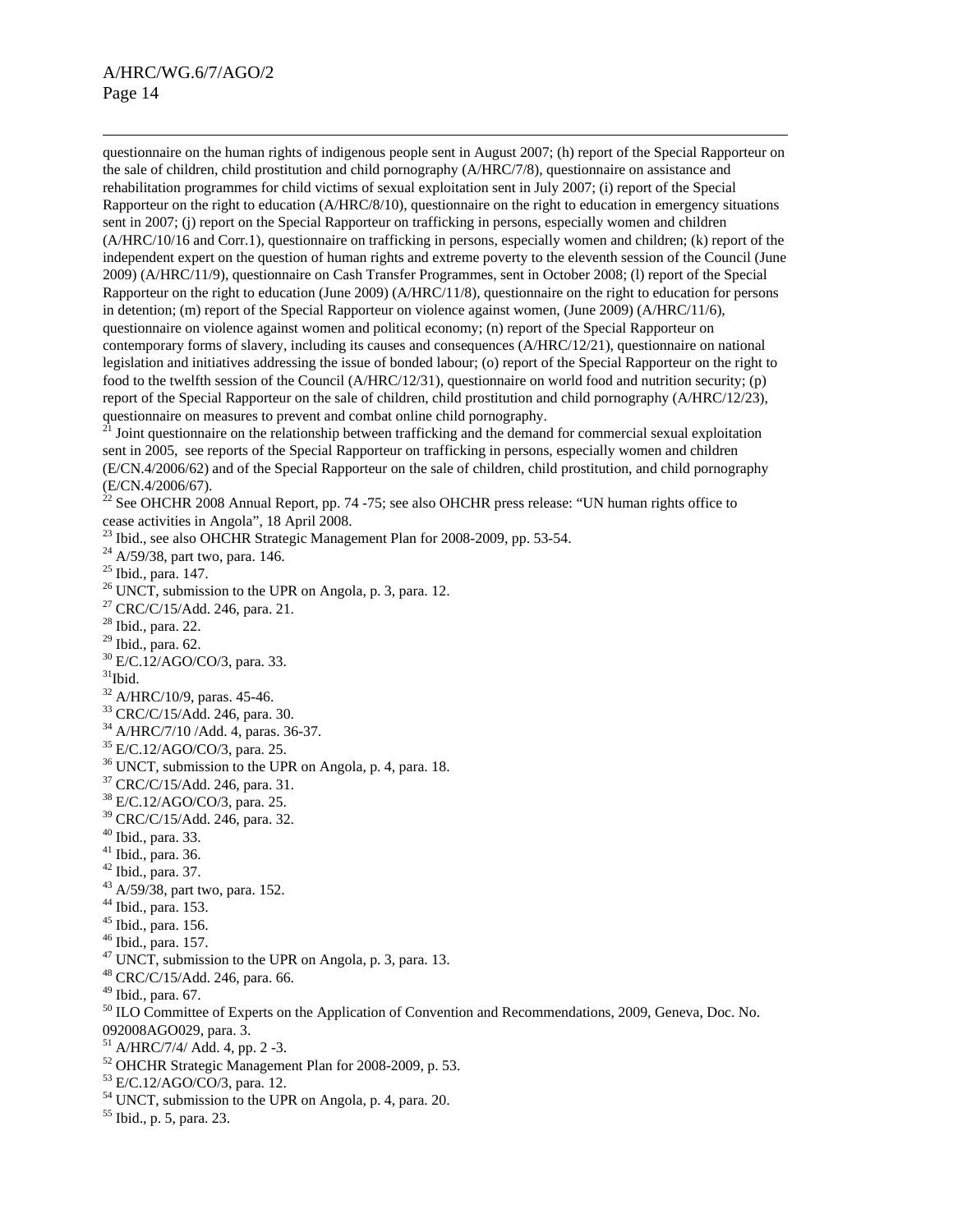56 Ibid., p. 5, para. 24.

57 A/HRC/7/4/Add. 4, pp. 2-3.

58 UNCT, submission to the UPR on Angola, p. 5, para. 25.

59 Ibid., p. 6, para. 28.

60 CRC/C/15/Add. 246, para. 26.

61 E/C.12/AGO/CO/3, para. 34.

 $62$  UNCT, submission to the UPR on Angola, p. 6, para. 30.

63 CRC/C/15/Add. 246, para. 27.

64 E/C.12/AGO/CO/3, para. 34.

 $65$  Ibid.

66 CRC/C/15/Add. 246, para. 46.

 $67$  UNCT, submission to the UPR on Angola, p. 10, para. 46.

68 CRC/C/15/Add. 246, para. 47.

 $69$  UNCT, submission to the UPR on Angola, p. 3, para. 14.

70 A/HRC/7/10/Add. 4, paras. 46-48.

71 A/HRC/4/37/Add. 1, para. 14.

 $72$  Ibid., paras. 16-17.

73 A/HRC/11/4/Add. 1, paras. 49-51.

74 OHCHR Strategic Management Plan for 2008-2009, p. 53.

75 UNCT, submission to the UPR on Angola, p. 7, para. 32.

76 Ibid., p. 7, para. 39.

77 Ibid., p. 3, para. 12.

78 United Nations Statistics Division coordinated data and analyses, available at

http://mdgs.un.org/unsd/mdg/Data.aspx (accessed on 17 September 2009).

79 E/C.12/AGO/CO/3, para. 17.

80 Ibid., para. 21.

<sup>81</sup> ILO Committee of Experts on the Application of Convention and Recommendations, 2009, Geneva, doc. No. 092009AGO111, para. 5.

82 Ibid., doc. No. 092008AGO182, para. 8.

83 Ibid., doc. No. 062009AGO111, para. 1.

84 E/C.12/AGO/CO/3, para. 23.

85 OHCHR Strategic Management Plan for 2008-2009, p. 53.

86 A/59/38, part two, para.162.

87 Ibid., para.163.

 $88$  UNCT, submission to the UPR on Angola, p. 8, paras. 43-45.

89 A/HRC/7/11/Add. 1, para. 10.

90 E/C.12/AGO/CO/3, para. 30.

<sup>91</sup> UNCT, submission to the UPR on Angola, p. 16, para. 76.

92 A/HRC/4/18/Add. 1, paras. 8-9.

93 E/C.12/AGO/CO/3, para. 31.

 $94$  UNCT, submission to the UPR on Angola, p. 10, para. 52.

<sup>95</sup> CRC/C/15/Add. 246, para. 52.

96 A/59/38 (Supp), para. 158.

 $97$  E/C.12/AGO/CO/3, para. 38.

<sup>98</sup> ILO Committee of Experts on the Application of Convention and Recommendations, 2009, Geneva, Doc. No.

092009AGO138, para. 3.

<sup>99</sup> Ibid., para. 3.<br><sup>100</sup> A/HRC/7/6/Add. 1, paras. 40-44.

<sup>101</sup> UNCT, submission to the UPR on Angola, p. 6, para. 27.<br><sup>102</sup> OCHA Regional Office for Southern Africa, Regional Situation Report No. 1, 14 October 2009, p. 1, available at http://ochaonline.un.org/rosa/HumanitarianSituations/AngolaDRCExpulsions/tabid/5800/language/en-

US/Default.aspx (accessed on 16 October 2009).

<sup>103</sup> UNCT, submission to the UPR on Angola, p. 5, para. 26.<br><sup>104</sup> E/C.12/AGO/CO/3, para. 27.<br><sup>105</sup> Ibid., para. 7.<br><sup>106</sup> UNCT, submission to the UPR on Angola, p. 13, para. 61.